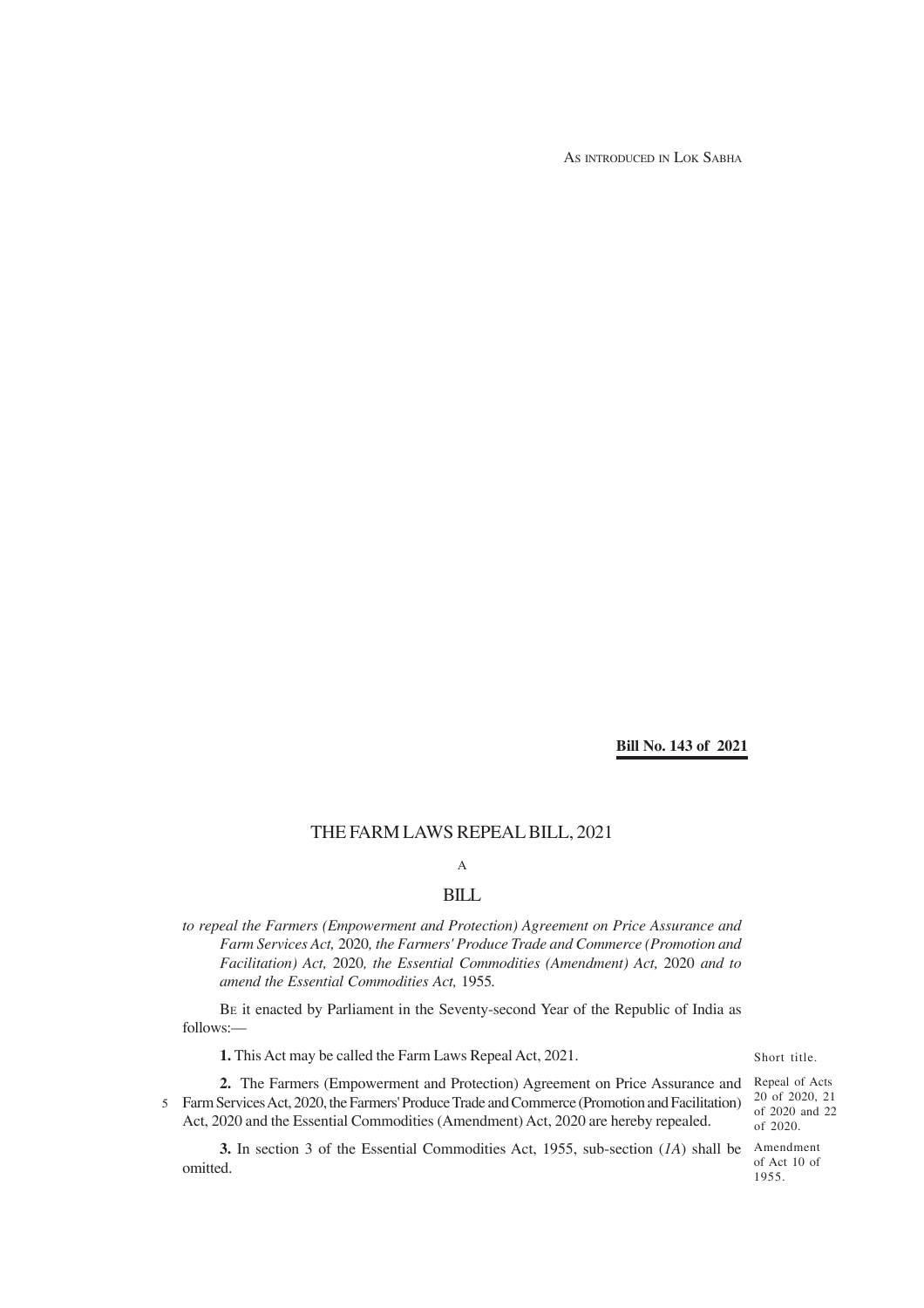#### STATEMENT OF OBJECTS AND REASONS

Agriculture marketing plays an important role in providing necessary services to producers and buyers. Majority of the farmers in India are small and marginal farmers with less than two hectares of land. The Government has been making several interventions to support farmers, including small and marginal farmers by providing quality seeds, credit, insurance, procurement and market support and the like.

2. The Budget allocation for Department of Agriculture has been increased by more than five times since 2014 and this year one hundred twenty three lakh crore rupees are being spent on various schemes or programmes. Under the Soil Health Card Scheme, approximately twenty-two crore cards have been distributed to farmers which are aimed at enhancing farm productivity. Under another Scheme, one hundred six lakh crore rupees have been transferred directly to eleven crore farmers. To increase the bargaining power of small and marginal farmers, a Central Sector Scheme for formation and promotion of ten thousand farmer producer organisations with a budget of six thousand eight hundred sixty-five crore rupees has been launched. Risk mitigation for farmers has been ensured under the Bima Yojana. Since the launch of the said Yojana in 2016, claims of over one lakh crore rupees have been settled benefitting approximately eight crore eighty-three lakh claims of farmers. The Agriculture Infrastructure Fund of one lakh crore rupees will promote investment in farm gate for post harvest infrastructure like warehouses, cold storages and community assets and the like. The agricultural marketing infrastructure has been modernised with the launch of National Agriculture Market, a pan-India virtual trading platform for transparent price discovery. The flow of credit for crop loans has been doubled since 2014 to sixteen lakh crore rupees. Allocation to Micro Irrigation has also been doubled. Farmers' welfare schemes and programmes such as natural farming, organic farming, Oil Palm Mission, Pulses Mission and Agriculture Mechanisation have been expanded. For the first time Minimum Sale Price has been fixed atleast 1.5 times of the cost of production, and procurement of oilseeds, pulses and cotton have also started, in addition to paddy and wheat.

3. To enable the farmers to sell their produce at higher prices and benefit from technological improvements, farmers have been provided access to agriculture markets which will help them increase their income. With this objective three Farm Laws, namely, (*i*) the Farmers (Empowerment and Protection) Agreement on Price Assurance and Farm Services Act, 2020 (20 of 2020); (*ii*) the Farmers' Produce Trade and Commerce (Promotion and Facilitation) Act, 2020 (21 of 2020); and (*iii*) the Essential Commodities (Amendment) Act, 2020 (22 of 2020), were enacted, as a part of the Government's endeavour to improve the condition of farmers including small and marginal farmers. These enactments—

(*a*) provided freedom to the farmers to sell their produce to any buyer at any place of their choice to realise remunerative prices;

(*b*) created an ecosystem wherein processor, bulk buyers, organised retailers and exporters and the like can directly engage with the farmers;

(*c*) created a facilitative framework for electronic trading to improve transparency and price discovery; and

(*d*) provided a legal framework for farming contracts to protect the interest of the farmers, economically empower them and assure the price for their produce in advance.

For years, this demand was constantly made by farmers, agricultural experts, agricultural economists and farmer organisations across the country. During the COVID-19 pandemic, reform measures have been undertaken in many sectors of the economy, including agriculture and allied sectors.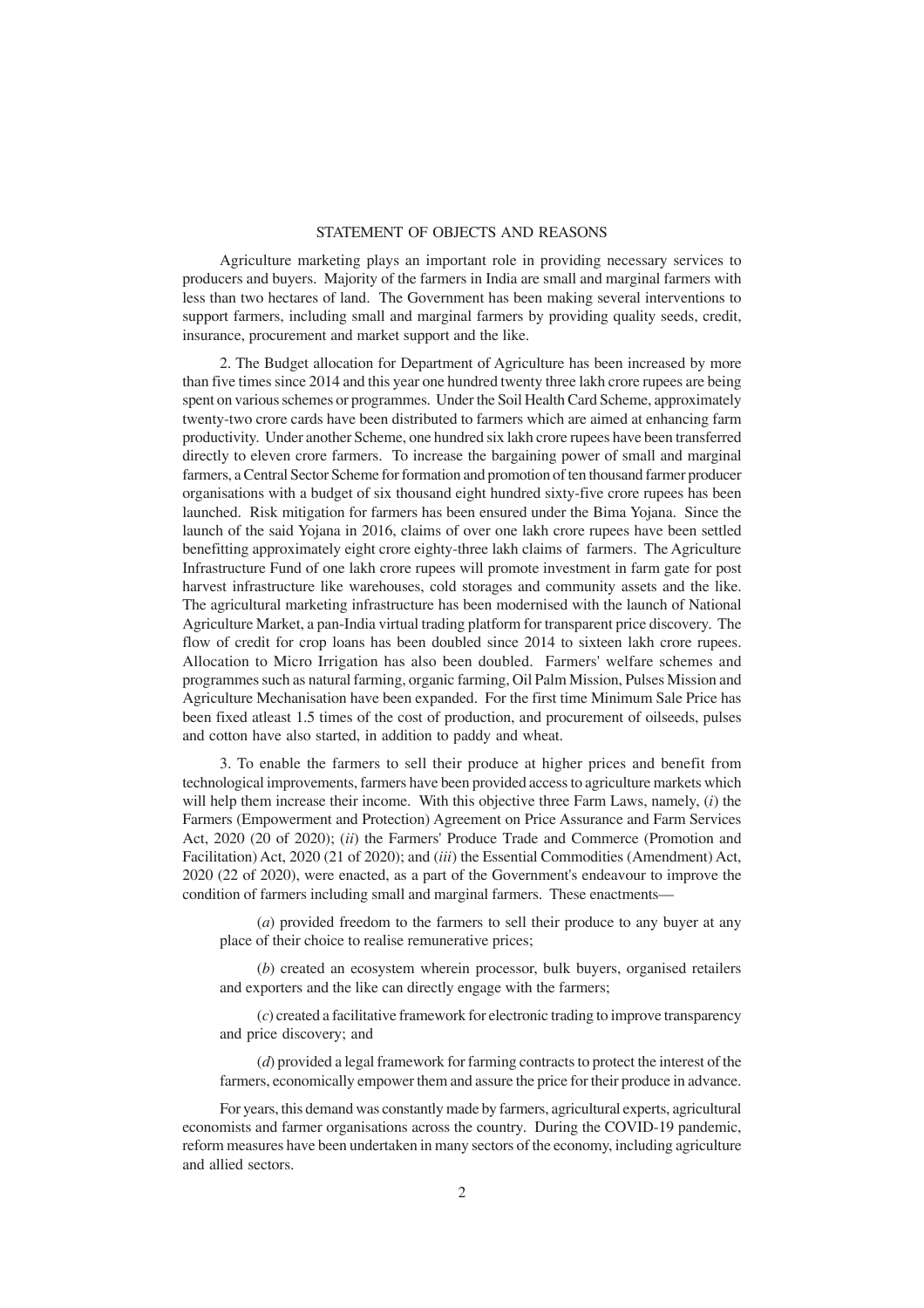4. These enactments were made for the overall socio-economic development of the farmers and rural sector after extensive consultations with various stakeholders following the felt need and demand of the farmers' organisations, suggestions and recommendations of the experts, professionals, agricultural economists, expert committees over the years. Various Governments during the last three decades have tried to initiate such reforms, but not in a comprehensive way. Further, there has been technological advancement in recent times.

5. Even though only a group of farmers are protesting against these laws, the Government has tried hard to sensitise the farmers on the importance of the Farm Laws and explain the merits through several meetings and other forums. Without taking away the existing mechanisms available to farmers, new avenues were provided for trade of their produce. Besides, farmers were free to select the avenues of their choice where they can get more prices for their produce without any compulsion. However, the operation of the aforesaid Farm laws has been stayed by the Hon'ble Supreme Court of India. During the COVID period, the farmers have worked hard to increase production and fulfil the needs of the nation. As we celebrate the 75th Year of Independence— "Azadi Ka Amrit Mahotsav", the need of the hour is to take everyone together on the path of inclusive growth and development.

6. In view of the above, the aforesaid Farm Laws are proposed to be repealed. It is also proposed to omit sub-section (*1A*) of section 3 of the Essential Commodities Act, 1955 (10 of 1955) which was inserted *vide* the Essential Commodities (Amendment) Act, 2020 (22 of 2020).

### NARENDRA SINGH TOMAR.

NEW DELHI;

*The* 24*th November,* 2021.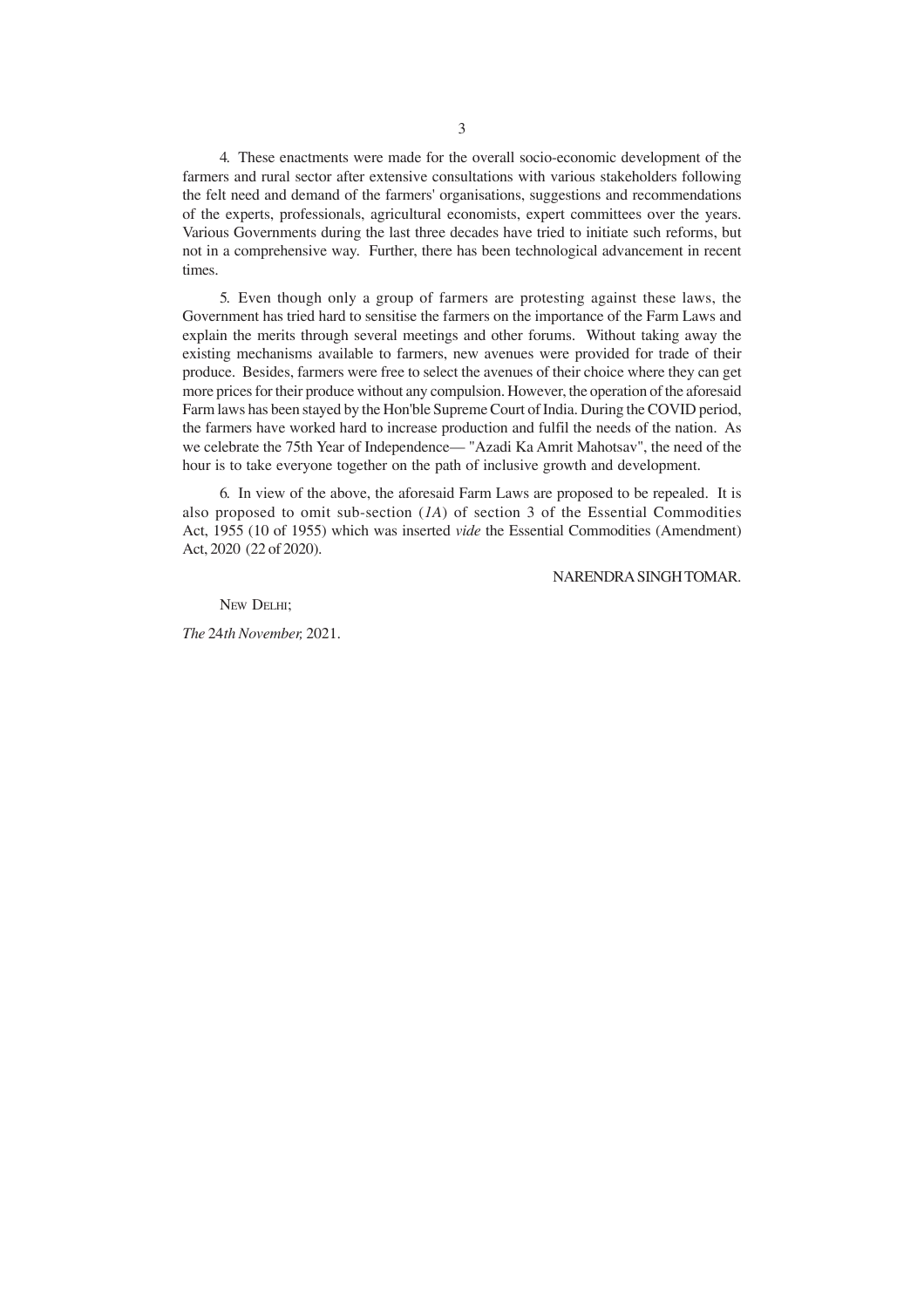# FINANCIAL MEMORANDUM

The Farm Laws Repeal Bill, 2021 does not involve any expenditure either recurring or non-recurring from and out of the Consolidated Fund of India.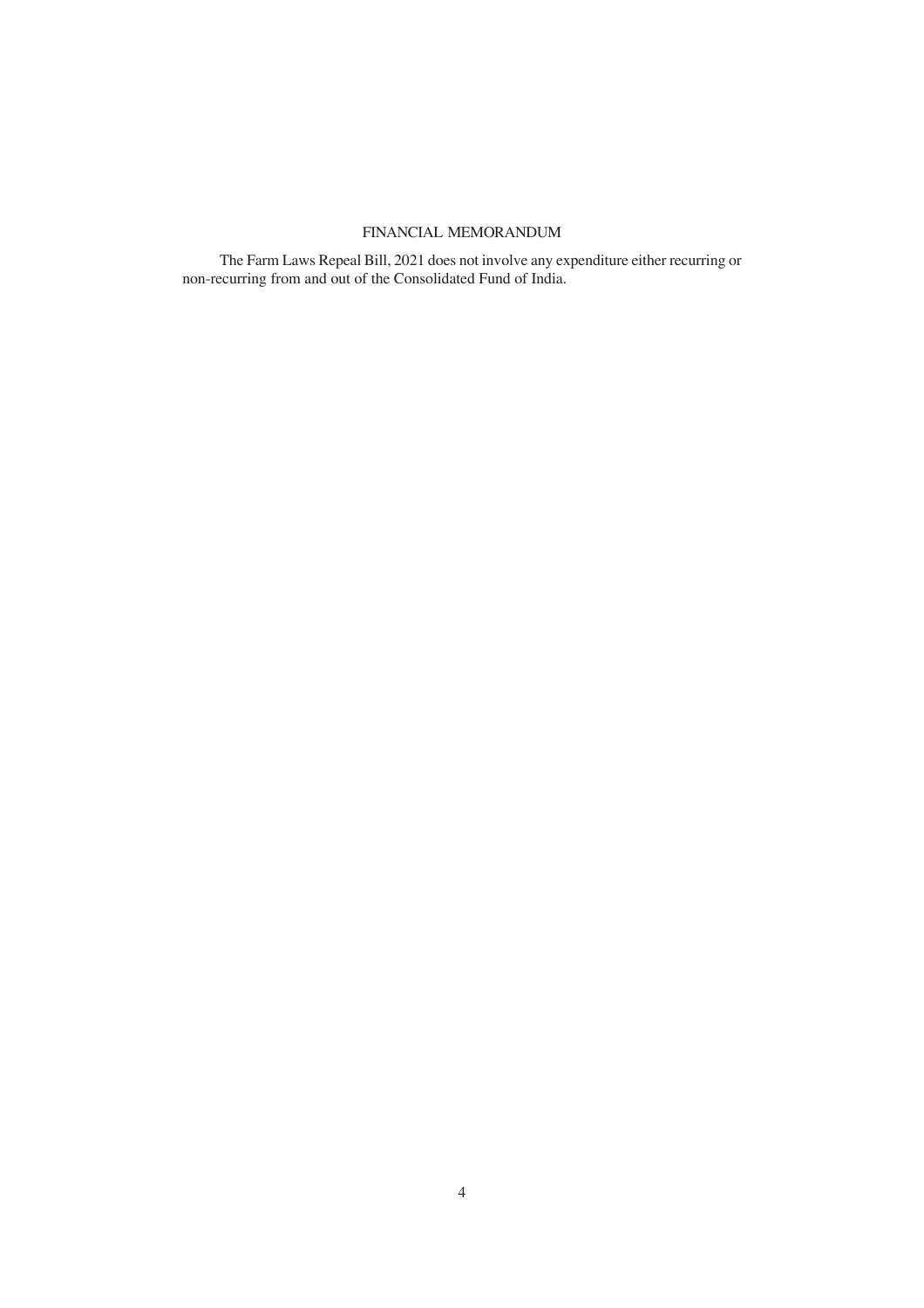### **ANNEXURE** EXTRACT FROM THE ESSENTIAL COMMODITIES ACT, 1955 (10 OF 1955)

 $*$  \*  $*$  \*  $*$  \*

(*1A*) Notwithstanding anything contained in sub-section (*1*),—

(*a*) the supply of such foodstuffs, including cereals, pulses, potato, onions, edible oilseeds and oils, as the Central Government may, by notification in the Official Gazette, specify, may be regulated only under extraordinary circumstances which may include war, famine, extraordinary price rise and natural calamity of grave nature;

**3.**(*l*) \* \* \* \* \* \*

(*b*) any action on imposing stock limit shall be based on price rise and an order for regulating stock limit of any agricultural produce may be issued under this Act only if there is—

(*i*) hundred per cent. increase in the retail price of horticultural produce; or

(*ii*) fifty per cent. increase in the retail price of non-perishable agricultural foodstuffs,

over the price prevailing immediately preceding twelve months, or average retail price of last five years, whichever is lower:

Provided that such order for regulating stock limit shall not apply to a processor or value chain participant of any agricultural produce, if the stock limit of such person does not exceed the overall ceiling of installed capacity of processing, or the demand for export in case of an exporter:

Provided further that nothing contained in this sub-section shall apply to any order, relating to the Public Distribution System or the Targeted Public Distribution System, made by the Government under this Act or under any other law for the time being in force.

*Explanation.*—The expression "value chain participant", in relating to any agricultural product, means and includes a set of participants, from production of any agricultural produce in the field to final consumption, involving processing, packaging, storage, transport and distribution, where at each stage value is added to the product.

 $*$  and  $*$  and  $*$  and  $*$  and  $*$  and  $*$ 

Powers to control production, supply, distribution, etc., of essential commodities.